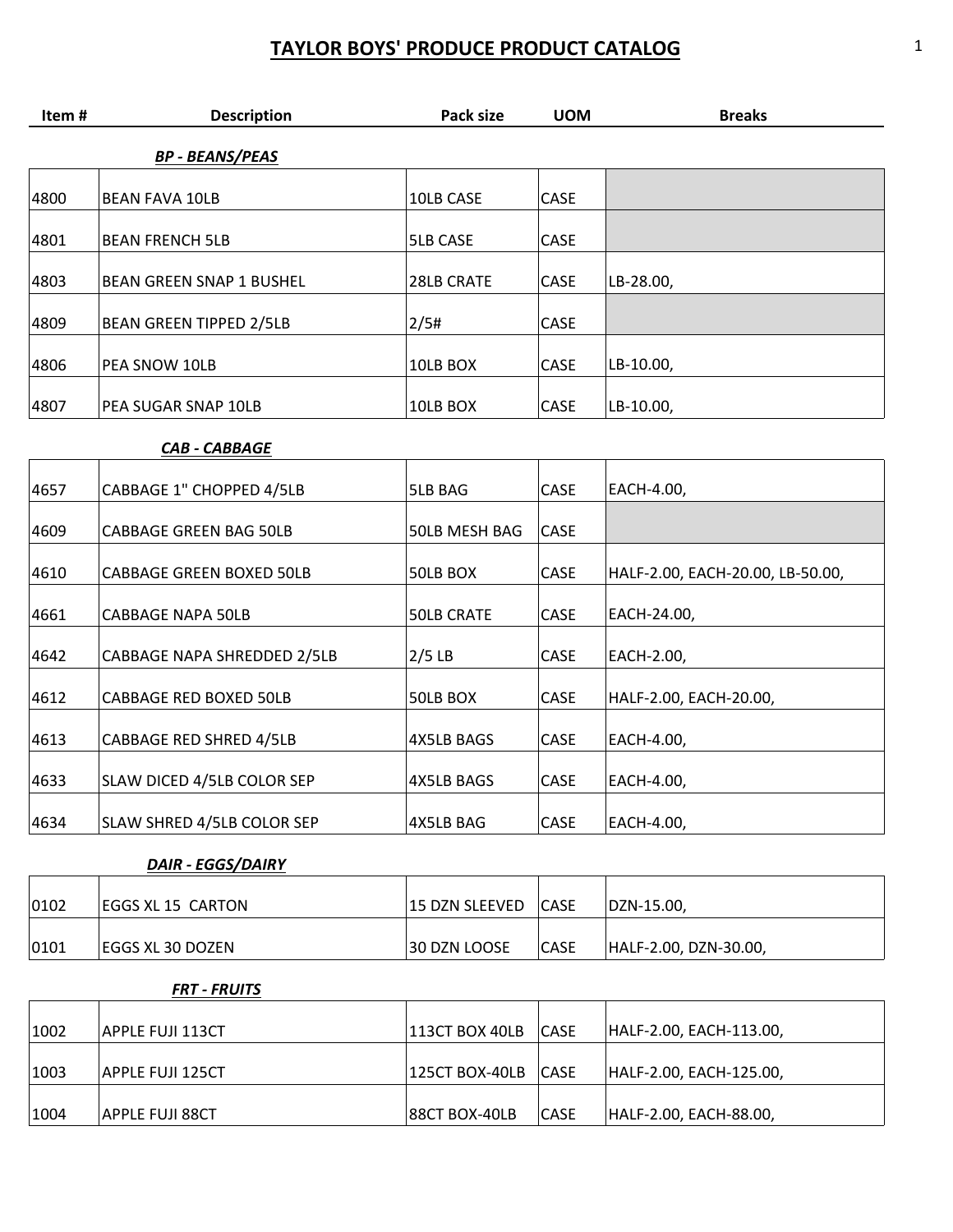| 1053 | APPLE GALA 113CT                  | 113CT BOX-40LB             | CASE | HALF-2.00, EACH-113.00,                                  |
|------|-----------------------------------|----------------------------|------|----------------------------------------------------------|
| 1005 | APPLE GALA 125CT                  | 125CT BOX-40LB             | CASE | HALF-2.00, EACH-125.00,                                  |
| 1006 | APPLE GALA 88CT                   | 88CT BOX-40LB              | CASE | HALF-2.00, DZN-7.33, LB-40.00, EACH-<br>88.00,           |
| 1015 | APPLE GOLD 113CT                  | 113CT BOX-40LB             | CASE | HALF-2.00, EACH-113.00,                                  |
| 1016 | APPLE GOLD 125CT                  | 125CT BOX-40LB             | CASE | HALF-2.00, EACH-125.00,                                  |
| 1023 | APPLE GRANNY (GREEN) 113CT        | 113CT BOX-40LB             | CASE | HALF-2.00, DZN-9.42, EACH-113.00,                        |
| 1025 | APPLE GRANNY (GREEN) 125CT        | 125CT BOX-40LB             | CASE | HALF-2.00, EACH-125.00,                                  |
| 1022 | APPLE GRANNY (GREEN) 88CT         | 88CT BOX-40LB              | CASE | HALF-2.00, EACH-88.00,                                   |
| 1055 | APPLE HONEY CRISP 100CT           | 100CT BOX-40LB             | CASE | EACH-100.00,                                             |
| 1054 | APPLE HONEY CRISP 80CT            | 80CT                       | CASE |                                                          |
| 1032 | <b>APPLE PINK LADY</b>            | <b>40LB CT VARIES</b>      | CASE | EACH-113.00,                                             |
| 1034 | APPLE RED 113CT                   | 113CT BOX-40LB             | CASE | HALF-2.00, EACH-113.00,                                  |
| 1035 | APPLE RED 125CT                   | 125CT BOX-40LB             | CASE | HALF-2.00, EACH-125.00,                                  |
| 1203 | AVOCADO 48 CT                     | 48CT BOX                   | CASE | HALF-2.00, DZN-4.00, EACH-48.00,                         |
| 1204 | AVOCADO 60 CT                     | 60CT BOX                   | CASE | HALF-2.00, 6CT-10.00, EACH-60.00,                        |
| 1216 | AVOCADO 70CT                      | <b>GENERIC AVOCADICASE</b> |      | HALF-2.00, EACH-60.00,                                   |
| 1300 | BANANA 40LB                       | 40LB BOX                   | CASE | HALF-2.00, 10LB-4.00, 5LB-8.00, 3LB-<br>11.33, LB-40.00, |
| 1401 | BERRY BLACKBERRY 12/6OZ           | 12X6 OZ CLAMS              | CASE | EACH-12.00,                                              |
| 1405 | BERRY BLUEBERRY 12/6OZ            | 12X6 OZ CLAMS              | CASE | EACH-12.00,                                              |
| 1416 | BERRY RED RASPBERRY 12/6OZ        | 12X6 OZ CLAMS              | CASE | EACH-12.00,                                              |
| 1424 | BERRY STRAWBERRY DRISCOLL 8/1LB   | 8X1LB CLAMS                | CASE | EACH-8.00,                                               |
| 1903 | <b>GRAPE RED SEEDLESS 9/2LB</b>   | 9X2LB BAGS                 | CASE | EACH-9.00,                                               |
| 1905 | <b>GRAPE WHITE SEEDLESS 9/2LB</b> | 9X2LB BAGS                 | CASE | EACH-9.00,                                               |
| 1907 | <b>GRAPEFRUIT RUBY RED 40CT</b>   | 40CT BOX                   | CASE | HALF-2.00, 3CT-11.00, EACH-40.00,                        |
| 1426 | KIWI SINGLE LAYER 36/39CT         | 36/39CT BOX                | CASE | HALF-2.00, 6CT-6.00, EACH-36.00,                         |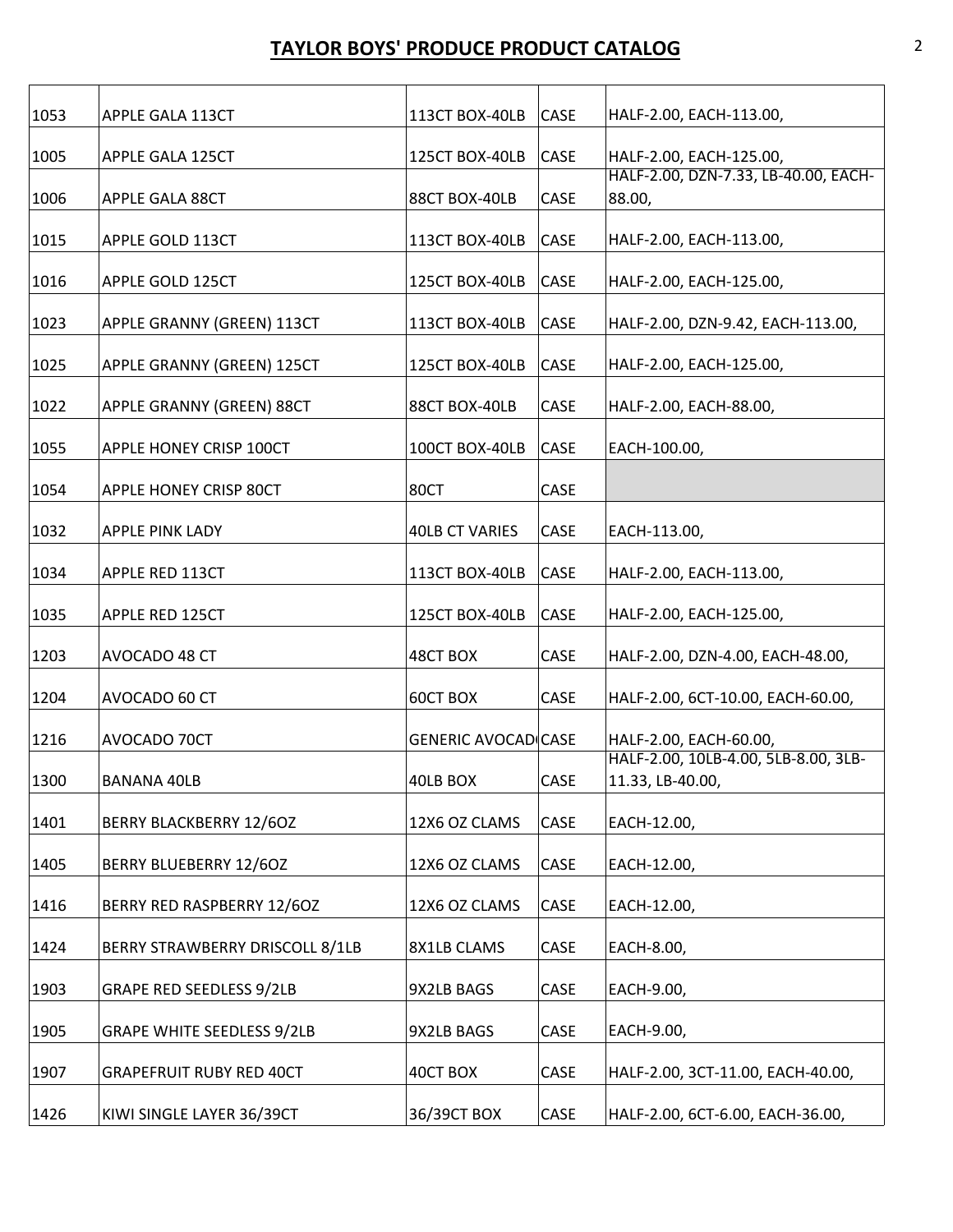| 1427 | KIWI VOLUME FILL 100/110CT        | 100/110CT BOX         | CASE        | HALF-2.00, EACH-100.00,               |
|------|-----------------------------------|-----------------------|-------------|---------------------------------------|
|      |                                   |                       |             |                                       |
| 1502 | LEMON 165CT                       | 165CT BOX-40LB        | CASE        | HALF-2.00, DZN-13.75, EACH-165.00,    |
|      |                                   |                       |             | HALF-2.00, DZN-16.67, EACH-200.00,    |
| 1503 | LEMON 200CT                       | 200CT BOX-40LB        | CASE        | 6CT-33.33, LB-40.00,                  |
|      |                                   |                       |             |                                       |
| 1504 | <b>LEMON 95CT</b>                 | 95CT BOX-40LB         | CASE        | HALF-2.00, LB-40.00, EACH-95.00,      |
|      |                                   |                       |             | HALF-2.00, DZN-14.58, EACH-175.00,    |
| 1509 | LIME 40LB                         | 40LB 150-200CT        | CASE        | 6CT-29.00, LB-40.00,                  |
|      |                                   |                       |             |                                       |
| 1302 | <b>MANGOES 9CT</b>                | <b>9CT BOX</b>        | CASE        | EACH-9.00,                            |
|      |                                   |                       |             |                                       |
| 1703 | MELON CANTALOUPE 9-12CT           | <b>9CT BOX</b>        | CASE        | HALF-2.00, 3CT-4.00, EACH-9.00,       |
|      |                                   |                       |             |                                       |
| 1716 | <b>MELON HONEYDEW 6CT</b>         | <b>6CT BOX</b>        | CASE        | HALF-2.00, EACH-6.00,                 |
|      |                                   |                       |             |                                       |
| 1531 | ORANGE BLOOD 36-40CT              | 36-40CT               | CASE        |                                       |
|      |                                   |                       |             | HALF-2.00, 5LB-8.00, EACH-113.00, LB- |
| 1512 | <b>ORANGE CALIFORNIA 113CT</b>    | 113CT-40LB            | CASE        | 40.00,                                |
|      |                                   |                       |             | HALF-2.00, DZN-7.33, 6CT-14.67, LB-   |
| 1516 | <b>ORANGE CALIFORNIA 88CT</b>     | 88CT-40LB             | CASE        | 40.00, EACH-88.00,                    |
|      |                                   |                       |             |                                       |
| 1518 | ORANGE FLORIDA 125CT              | 125CT-40LB            | CASE        | HALF-2.00, EACH-125.00,               |
| 1100 | PEAR 40LB                         | <b>40LB CT VARIES</b> | CASE        |                                       |
|      |                                   |                       |             | HALF-2.00, EACH-100.00,               |
| 1113 | <b>PEAR ASIAN</b>                 | 32CT BOX              | CASE        | EACH-32.00,                           |
|      |                                   |                       |             |                                       |
| 1309 | PINEAPPLE GOLDEN 6CT/8CT          | 6-8 CT FLAT           | CASE        | EACH-6.00,                            |
|      |                                   |                       |             |                                       |
| 1313 | PLANTAINS 40 LB                   | 40LB BOX              | CASE        | LB-40.00,                             |
|      |                                   |                       |             |                                       |
| 1726 | <b>WATERMELON SEEDLESS 1 EACH</b> | 1 COUNT               | <b>EACH</b> |                                       |
|      |                                   |                       |             |                                       |

#### *HERB ‐ HERBS*

| 9001 | <b>BASIL FRESH 1LB</b>      | 1 LB BAG/CLAM        | LB.         | 80Z-2.00, 40Z-4.00,              |
|------|-----------------------------|----------------------|-------------|----------------------------------|
|      |                             |                      |             |                                  |
| 9022 | <b>BAY LEAVES FRESH 4OZ</b> | 4 OZ CONTAINER       | 4OZ         |                                  |
|      |                             |                      |             |                                  |
| 9002 | <b>CHIVES FRESH 1LB</b>     | 1 LB BAG/CLAM        | LB.         | 80Z-2.00, 40Z-4.00,              |
|      |                             |                      |             | HALF-2.00, 6CT-10.00, 3CT-20.00, |
| 9003 | <b>CILANTRO 60 CT</b>       | <b>60CT BOX</b>      | <b>CASE</b> | EACH-60.00,                      |
|      |                             |                      |             |                                  |
| 9015 | CILANTRO CLEANED 4/1LB      | 4X1 LB CASE          | <b>CASE</b> | EACH-4.00, LB-4.00,              |
|      |                             |                      |             |                                  |
| 9021 | <b>CILANTRO MICRO 80Z</b>   | <b>8OZ CONTAINER</b> | <b>CASE</b> |                                  |
|      |                             |                      |             |                                  |
| 9004 | DILLWEED FRESH 1LB          | 1 LB BAG/CLAM        | LB.         | 80Z-2.00, 40Z-4.00,              |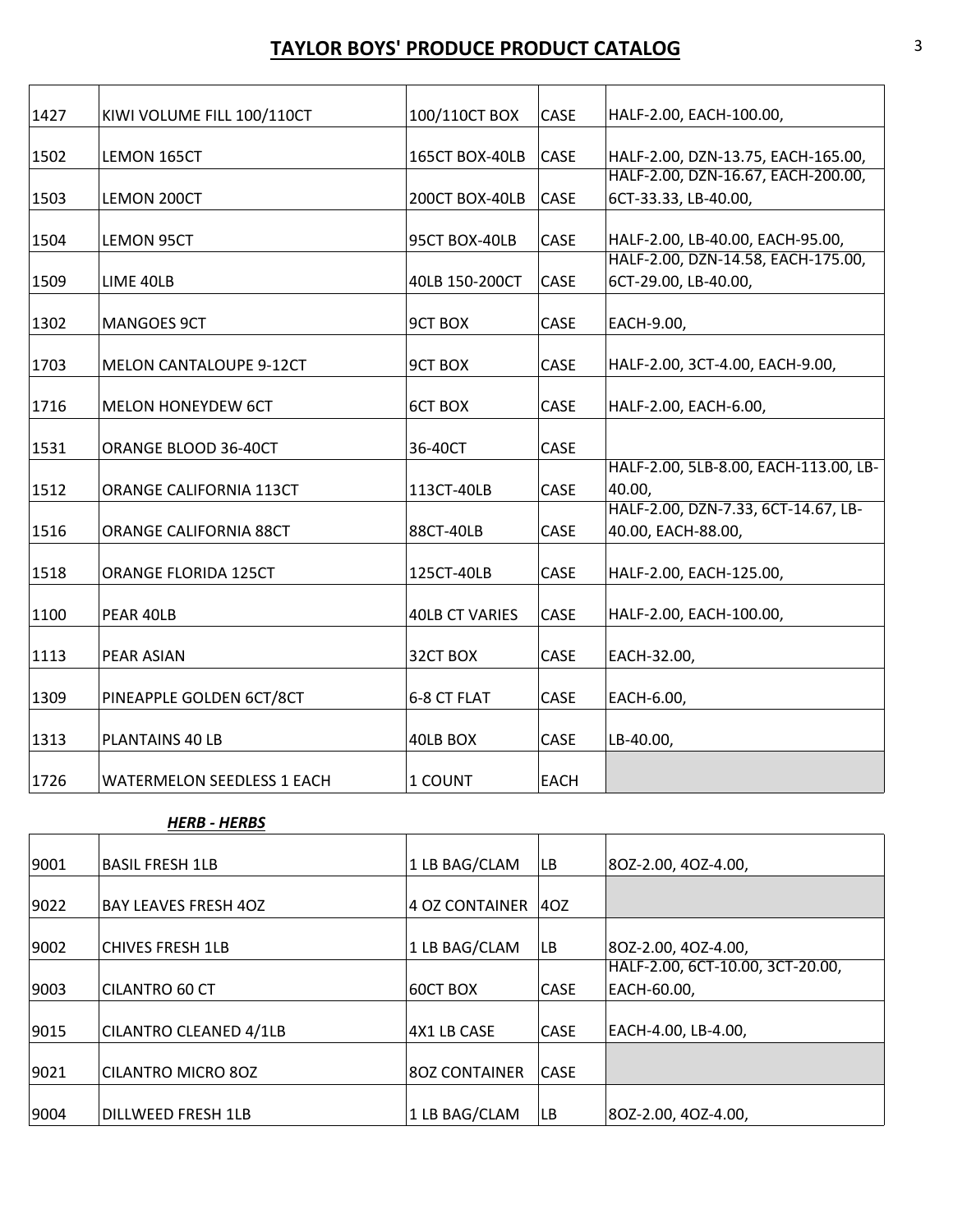| 9018 | LAVENDER 1LB                   | 1 <sub>LB</sub>  | <b>CASE</b> |                                                            |
|------|--------------------------------|------------------|-------------|------------------------------------------------------------|
| 9005 | <b>LEMON GRASS 1LB</b>         | 1 LB BAG/CLAM    | <b>LB</b>   | 80Z-2.00, 40Z-4.00,                                        |
| 9006 | MINT FRESH 1LB                 | 1 LB BAG/CLAM    | LB          | 80Z-2.00, 40Z-4.00,                                        |
| 9007 | <b>OREGANO FRESH 1LB</b>       | 1 LB BAG/CLAM    | <b>LB</b>   | 80Z-2.00, 40Z-4.00,                                        |
| 9008 | PARSLEY CURLY 60 CT            | 60CT BOX         | CASE        | HALF-2.00, DZN-5.00, 6CT-10.00, 3CT-<br>20.00, EACH-60.00, |
| 9009 | PARSLEY ITALIAN FLAT LEAF 60CT | 60CT BOX         | CASE        | HALF-2.00, DZN-5.00, 6CT-10.00, 3CT-<br>20.00, EACH-60.00, |
| 9010 | ROSEMARY FRESH 1 LB            | 1 LB BAG/CLAM    | <b>LB</b>   | 80Z-2.00, 40Z-4.00,                                        |
| 9011 | SAGE FRESH 1LB                 | 1 LB BAG/CLAM    | LB          | 80Z-2.00, 40Z-4.00,                                        |
| 9013 | TARRAGON FRESH 1LB             | 1 LB BAG/CLAM    | LB          | 80Z-2.00, 40Z-4.00,                                        |
| 9014 | THYME FRESH 1LB                | 1 LB BAG/CLAM    | LB          | 80Z-2.00, 40Z-4.00,                                        |
| 9016 | <b>WHEAT GRASS 5 LB</b>        | <b>5LB SHEET</b> | 5LB         |                                                            |

#### *JUIC ‐ JUICES*

| 1539 | JUICE BLOOD ORANGE 6/16OZ | 6 CT 16 OZ BOTT      | <b>CASE</b> | EACH-6.00,  |
|------|---------------------------|----------------------|-------------|-------------|
|      |                           |                      |             |             |
| 1534 | JUICE LEMON 16/32 OZ      | 16 QUARTS (32OZ CASE |             | EACH-16.00, |
|      |                           |                      |             |             |
| 1533 | JUICE LIME 16/32 OZ       | 16 QUARTS (32OZ CASE |             | EACH-16.00, |
|      |                           |                      |             |             |
| 1546 | JUICE LIME 4/1GAL         | $4/1$ GAL JUGS       | <b>CASE</b> | EACH-4.00,  |
|      |                           |                      |             |             |
| 1540 | JUICE ORANGE 4/1 GALLON   | 4 GALLONS (1280 CASE |             |             |

#### *LETT‐ LETTUCE*

| 4622 | <b>BABY ARUGULA 2/2LB</b>    | 2 X 2LB          | <b>CASE</b> |  |
|------|------------------------------|------------------|-------------|--|
|      |                              |                  |             |  |
| 4662 | <b>BABY ARUGULA 80Z</b>      | 80Z BAG          | <b>CASE</b> |  |
|      |                              |                  |             |  |
| 5000 | LETTUCE ARCADIAN BLEND 4/3LB | 4X3LB BAGS       | <b>CASE</b> |  |
|      |                              |                  |             |  |
| 5001 | LETTUCE ARTISAN T&A 8LB      | 8LB BOX          | <b>CASE</b> |  |
|      |                              |                  |             |  |
| 5002 | LETTUCE BELGIAN ENDIVE 11LB  | 11LB BOX         | <b>CASE</b> |  |
|      |                              |                  |             |  |
| 5030 | LETTUCE BOSTON LEAF 24 CT    | <b>24 CT BOX</b> | <b>CASE</b> |  |
|      |                              |                  |             |  |
| 5003 | LETTUCE ENDIVE 24CT          | 12CT BOX         | <b>CASE</b> |  |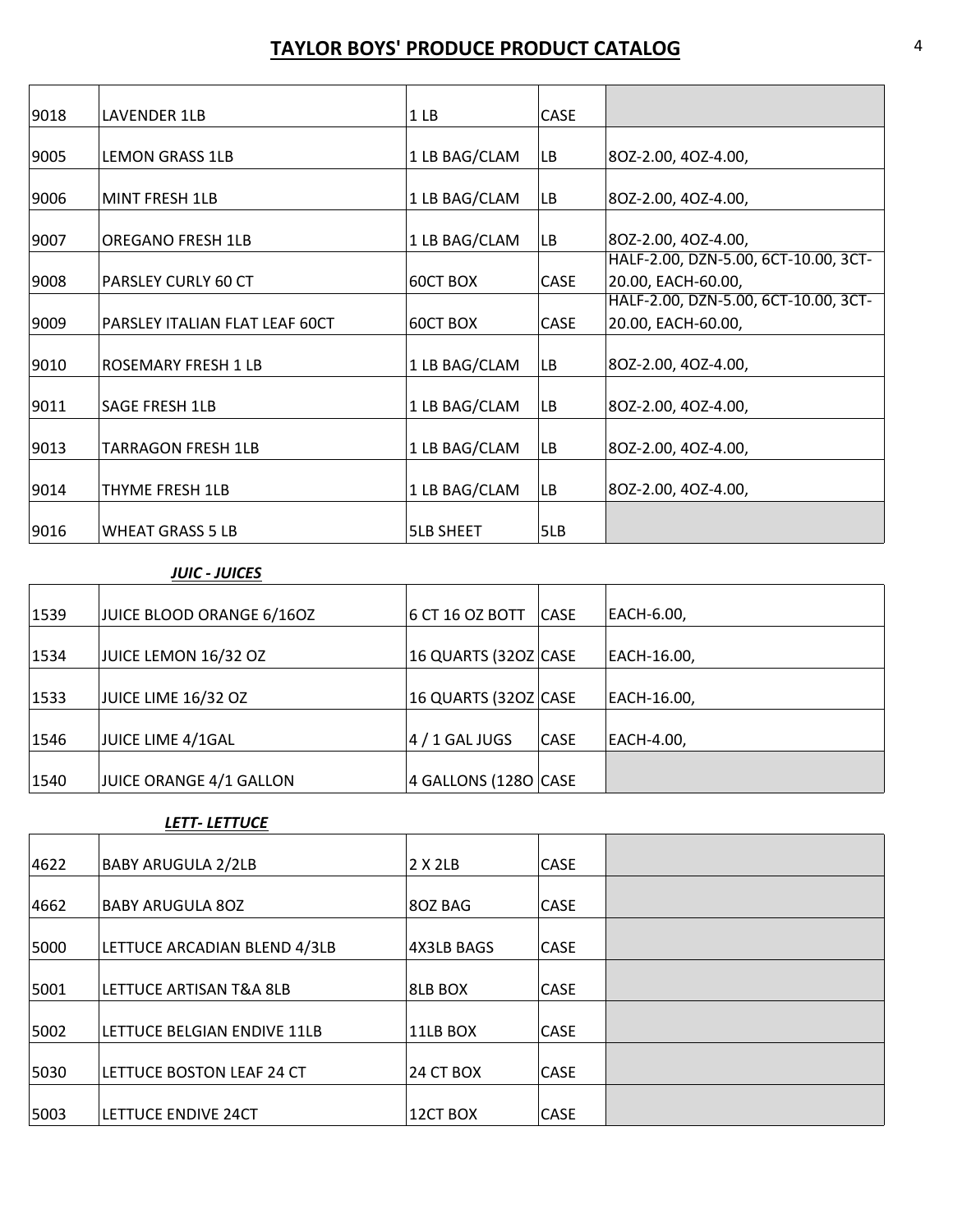| 5031 | LETTUCE ESCAROLE 24 CT              | 24 CT CASE        | CASE        |                        |
|------|-------------------------------------|-------------------|-------------|------------------------|
| 5073 | LETTUCE FRISEE 12/5 OZ              | 12 X 5 OZ CLAMS   | <b>CASE</b> |                        |
| 5035 | LETTUCE FRISEE 12CT                 | 12CT BOX          | CASE        |                        |
|      |                                     |                   |             |                        |
| 5004 | LETTUCE GREEN LEAF 24CT             | 24CT BOX          | CASE        | HALF-2.00, EACH-24.00, |
| 5005 | LETTUCE GREEN LEAF FILLET 10LB      | 10LB BOX          | CASE        |                        |
| 5049 | LETTUCE HARVEST/HERITAGE BLEND 3LB  | <b>3LB CASE</b>   | CASE        |                        |
| 5034 | LETTUCE HYDRO BIBB 12 CT            | 24 CT             | CASE        | EACH-12.00,            |
| 5006 | LETTUCE ICEBERG 24CT                | 24CT BOX          | CASE        | EACH-24.00,            |
| 5007 | LETTUCE ICEBERG 24CT WRAPPED        | 24CT BOX          | CASE        | HALF-2.00, EACH-24.00, |
| 5009 | LETTUCE ICEBERG CHOPPED 4/5LB       | <b>4X5LB BAGS</b> | CASE        | EACH-4.00,             |
| 5010 | LETTUCE ICEBERG SHREDDED 1/4IN 4/5L | <b>4X5LB BAGS</b> | CASE        | EACH-4.00,             |
| 5011 | LETTUCE ICEBERG SHREDDED 1/8IN 4/5L | <b>4X5LB BAGS</b> | CASE        | EACH-4.00,             |
| 5029 | LETTUCE RADICCHIO 9 COUNT           | <b>9CT BOX</b>    | CASE        |                        |
| 5012 | LETTUCE RED LEAF 24CT               | 24CT BOX          | CASE        | 3CT-8.00,              |
| 5013 | LETTUCE ROMAINE 24CT                | 24CT BOX          | CASE        | HALF-2.00, EACH-24.00, |
| 5014 | LETTUCE ROMAINE CHOPPED 6/2LB 1X1   | 6X2LB BAGS        | CASE        | EACH-6.00,             |
| 5015 | LETTUCE ROMAINE FILLET 10LB         | 10LB BOX          | CASE        |                        |
| 5016 | LETTUCE ROMAINE HEARTS 12/3CT       | 12X3CT BAGS       | CASE        | EACH-12.00,            |
| 5064 | LETTUCE ROMAINE SHRED 6/2LB         | 6X2LB BAGS        | CASE        |                        |
| 5017 | LETTUCE SPRING MIX 3LB              | <b>3LB BOX</b>    | CASE        |                        |
| 5018 | LETTUCE SPRING MIX 4/3LB            | 4X3LB BAGS        | CASE        | EACH-4.00,             |
| 5020 | SALAD MIX 70/30 BLEND 4/5LB         | 4X5LB BAGS        | CASE        | EACH-4.00,             |
| 5025 | SPINACH BABY 4LB                    | 4LB BAG           | CASE        |                        |
| 5026 | SPINACH CELLO 12/100Z               | 12X10OZ           | CASE        | EACH-12.00,            |
| 5027 | SPINACH CELLO 4/2.5LB               | 4X2.5LB BAGS      | CASE        | EACH-4.00,             |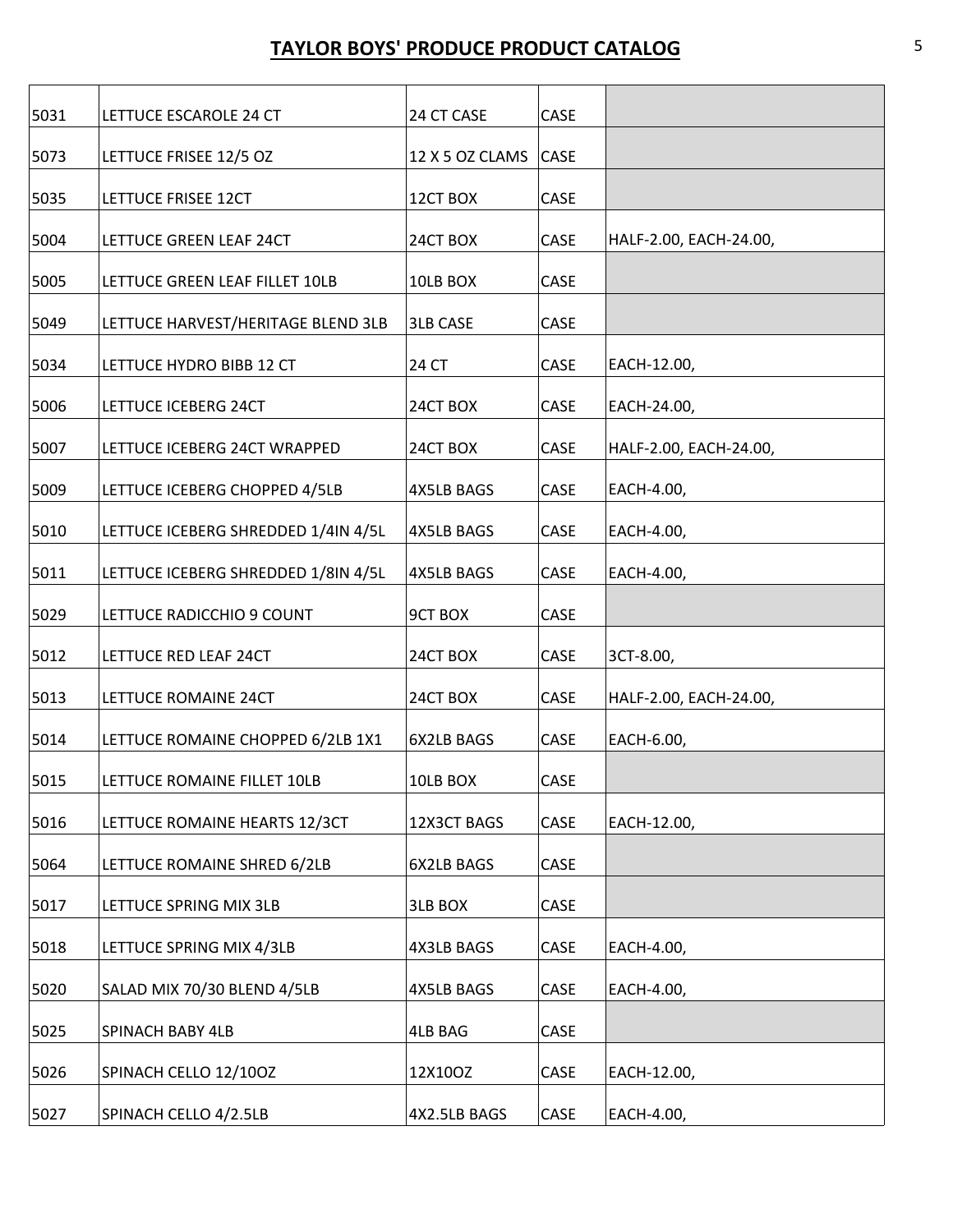| 3600         | MUSHROOMS 1/4IN SLICED 10LB        | 2X5LB TUB      | CASE        | 5LB-2.00,             |
|--------------|------------------------------------|----------------|-------------|-----------------------|
| 3601         | MUSHROOMS 1/4IN SLICED CRIMINI 5LB | <b>5LB TUB</b> | <b>EACH</b> |                       |
| 3603         | MUSHROOMS BUTTON WHOLE 10LB        | 10LB BOX       | CASE        | LB-10.00,             |
| 3604         | MUSHROOMS CRIMINI 5LB              | <b>5LB BOX</b> | CASE        | LB-5.00,              |
| 3610         | MUSHROOMS CRIMINI SLICED 5LB       | <b>5LB TUB</b> | CASE        |                       |
| 3605         | MUSHROOMS OYSTER 3LB               | <b>3LB BOX</b> | CASE        |                       |
| 3607         | MUSHROOMS PORTABELLO 5LB           | <b>5LB BOX</b> | CASE        | LB-5.00,              |
| 3608         | <b>MUSHROOMS SHITAKE</b>           | 3LB BOX        | CASE        | LB-5.00,              |
| 3611         | MUSHROOMS SILVER DOLLAR            | 10 LB          | CASE        |                       |
| 3602         | MUSHROOMS THIN 1/8IN SLICED 10LB   | 2X5LB TUB      | CASE        | 5LB-2.00,             |
| 3609         | MUSHROOMS WHOLE 10LB               | 10LB BOX       | CASE        | 5LB-2.00, LB-10.00,   |
| 3612         | MUSHROOMS WILD BLEND 5LB           | 5LB            | CASE        |                       |
| <b>HNYQT</b> | HONEY SENN FARMS QUART             |                | <b>EACH</b> |                       |
| 4424         | JAMAICA (HIBISCUS FLOWER) 20LB     | 40LB           | CASE        | 5LB-4.00,             |
| 3404         | LEEKS 12CT                         | 12CT BOX       | CASE        | EACH-12.00, LB-24.00, |
| 3441         | <b>LEEKS BABY 12CT</b>             | 12CT BOX       | CASE        |                       |

#### *MUSH ‐ MUSHROOMS*

#### *ONIN ‐ ONIONS*

| 3405 | ONION GREEN ICELESS CELLO 4/2LB     | 4X2LB BAGS    | <b>CASE</b> | EACH-4.00,                          |
|------|-------------------------------------|---------------|-------------|-------------------------------------|
|      |                                     |               |             |                                     |
| 3406 | ONION GREEN LARGE LOOSE (CEBOLLITA) | 48CT CRATE    | <b>CASE</b> | HALF-2.00, EACH-48.00,              |
|      |                                     |               |             |                                     |
| 3407 | ONION RED DICED 2/5LB               | 2X5LB BAGS    | <b>CASE</b> | EACH-2.00,                          |
|      |                                     |               |             | HALF-2.00, 10LB-2.50, 5LB-5.00, LB- |
| 3409 | <b>ONION RED JUMBO 25LB</b>         | 25LB MESH BAG | <b>CASE</b> | 25.00,                              |
|      |                                     |               |             |                                     |
| 3410 | <b>ONION RED MEDIUM 25LB</b>        | 25LB MESH BAG | <b>CASE</b> | HALF-2.00, LB-25.00,                |
|      |                                     |               |             |                                     |
| 3436 | ONION RED SLICED 2/5 LB             | 2X5LB BAGS    | <b>CASE</b> | EACH-2.00,                          |
|      |                                     |               |             |                                     |
| 3413 | <b>ONION SWEET BOX 40LB</b>         | 40LB BOX      | <b>CASE</b> | HALF-2.00, LB-40.00,                |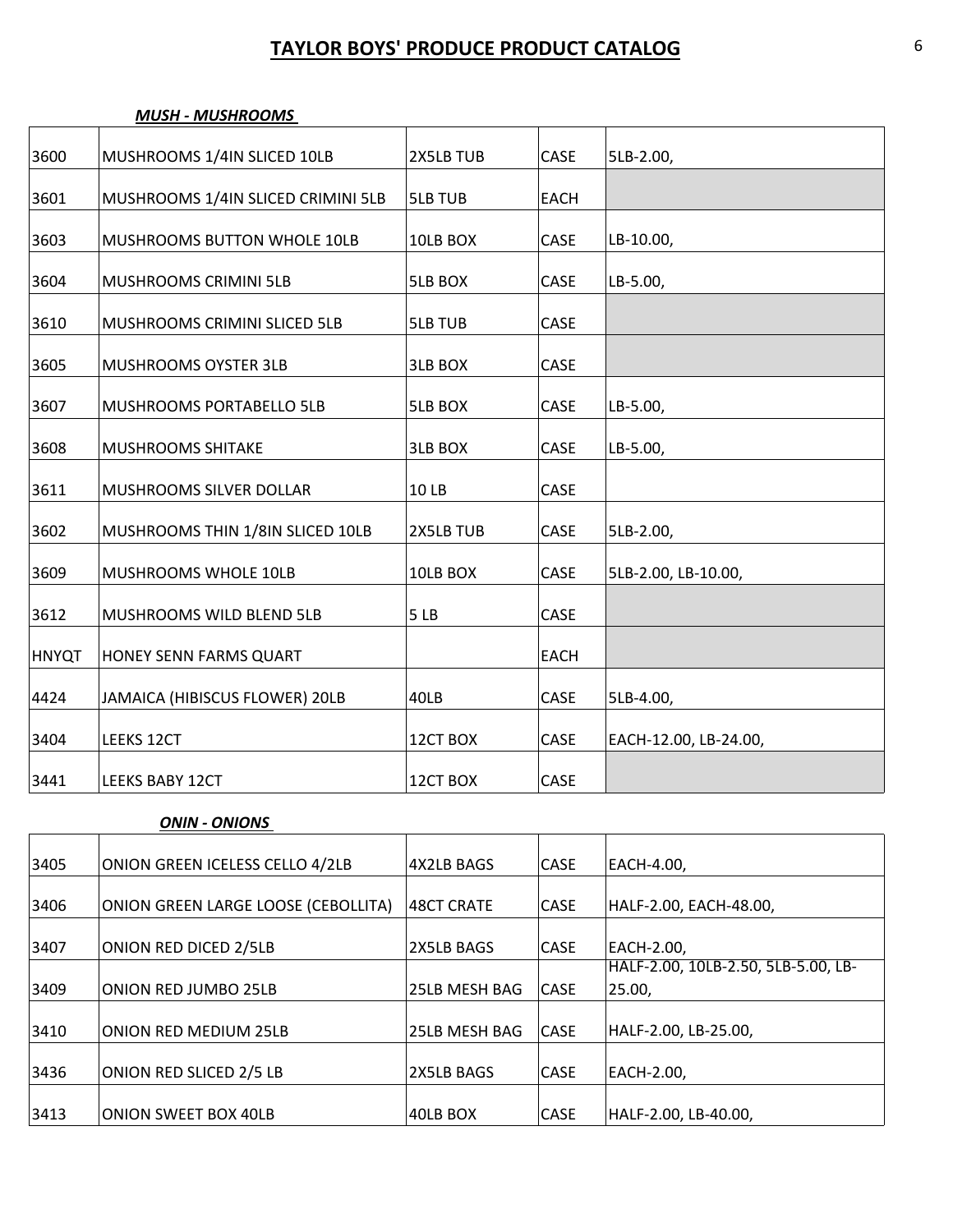| 3415 | ONION WHITE JUMBO 50LB             | 50LB MESH BAG        | <b>CASE</b> | HALF-2.00, LB-50.00,                 |
|------|------------------------------------|----------------------|-------------|--------------------------------------|
| 3417 | <b>ONION YELLOW COLOSSAL 50LB</b>  | <b>50LB MESH BAG</b> | <b>CASE</b> | HALF-2.00, LB-50.00,                 |
|      |                                    |                      |             |                                      |
| 3418 | ONION YELLOW DICED 4/5LB           | 4X5LB BAG            | <b>CASE</b> | EACH-4.00,                           |
| 3419 | <b>ONION YELLOW JULIENNE 2/5LB</b> | 2X5LB BAG            | CASE        | EACH-2.00,                           |
|      |                                    |                      |             | HALF-2.00, 10LB-5.00, 5LB-10.00, LB- |
| 3420 | ONION YELLOW JUMBO 50LB            | 50LB MESH BAG        | <b>CASE</b> | 50.00, EACH-58.00,                   |
|      |                                    |                      |             |                                      |
| 3424 | ONION YELLOW SLICED 5LB TRAY       | 5LB BAG              | <b>EACH</b> |                                      |
| 3425 | ONION YELLOW SUPER COLOSSAL 50LB   | 50LB MESH BAG        | <b>CASE</b> | HALF-2.00, LB-50.00,                 |
| 3440 | SHALLOT DRY 5LB BAG                | <b>5LB BAG</b>       | CASE        |                                      |
| 3426 | <b>SHALLOT PEELED 4/5LB</b>        | 4 X 5LB CONT         | CASE        | EACH-4.00,                           |
| 3427 | SHALLOT WHOLE FRESH 8/5LB          | 8X5LB BAGS           | <b>CASE</b> | EACH-8.00,                           |

#### *PEPP ‐ PEPPERS*

| 3800 | PEPPER ANAHEIM 30LB                | <b>30LB CRATE</b> | CASE        | HALF-2.00, 5LB-6.00, LB-30.00,        |
|------|------------------------------------|-------------------|-------------|---------------------------------------|
| 3842 | PEPPER ANCHO DRY 25LB              | 25LB              | <b>CASE</b> | LB-25.00,                             |
| 3801 | PEPPER BANANA 10LB                 | <b>10LB CRATE</b> | <b>CASE</b> | HALF-2.00, LB-10.00,                  |
| 3802 | PEPPER BANANA 40LB                 | 40LB CASE         | CASE        |                                       |
| 3803 | PEPPER CHILE DE ARBOL DRY          | 25 LB BOX         | CASE        | 5LB-5.00, LB-25.00,                   |
| 3843 | PEPPER CHILE MORITA DRY            |                   | CASE        |                                       |
|      |                                    |                   |             | HALF-2.00, 5LB-4.00, LB-22.00, EACH-  |
| 3806 | PEPPER GREEN BELL 1 1/9 BU         | 11/9 BU CRATE     | CASE        | 44.00,                                |
| 3807 | PEPPER GREEN BELL DICED 2/5LB TRAY | 2X5LB BAGS        | <b>CASE</b> | EACH-2.00,                            |
| 3808 | PEPPER GREEN BELL JULIENNE 2/5LB   | 2X5LB BAGS        | CASE        | EACH-2.00,                            |
| 3831 | PEPPER GUAJILLO CHILE DRIED        | 25LB BOX          | CASE        | LB-25.00,                             |
| 3810 | PEPPER HABANERO ORANGE 1/2 BU      | 8LB 1/2 BU BOX    | <b>CASE</b> | HALF-2.00, LB-8.00,                   |
|      |                                    |                   |             |                                       |
| 3829 | PEPPER JALAPENO 10 LBS             | 10 LB CASE        | CASE        | 5LB-2.00, LB-10.00,                   |
|      |                                    |                   |             | HALF-2.00, 5LB-8.00, EACH-100.00, LB- |
| 3811 | PEPPER JALAPENO 35LB               | <b>40LB CRATE</b> | CASE        | 35.00,                                |
| 3840 | PEPPER MINI SWEET 12/1LB           | 12 1# BAGS        | CASE        | HALF-2.00, EACH-12.00,                |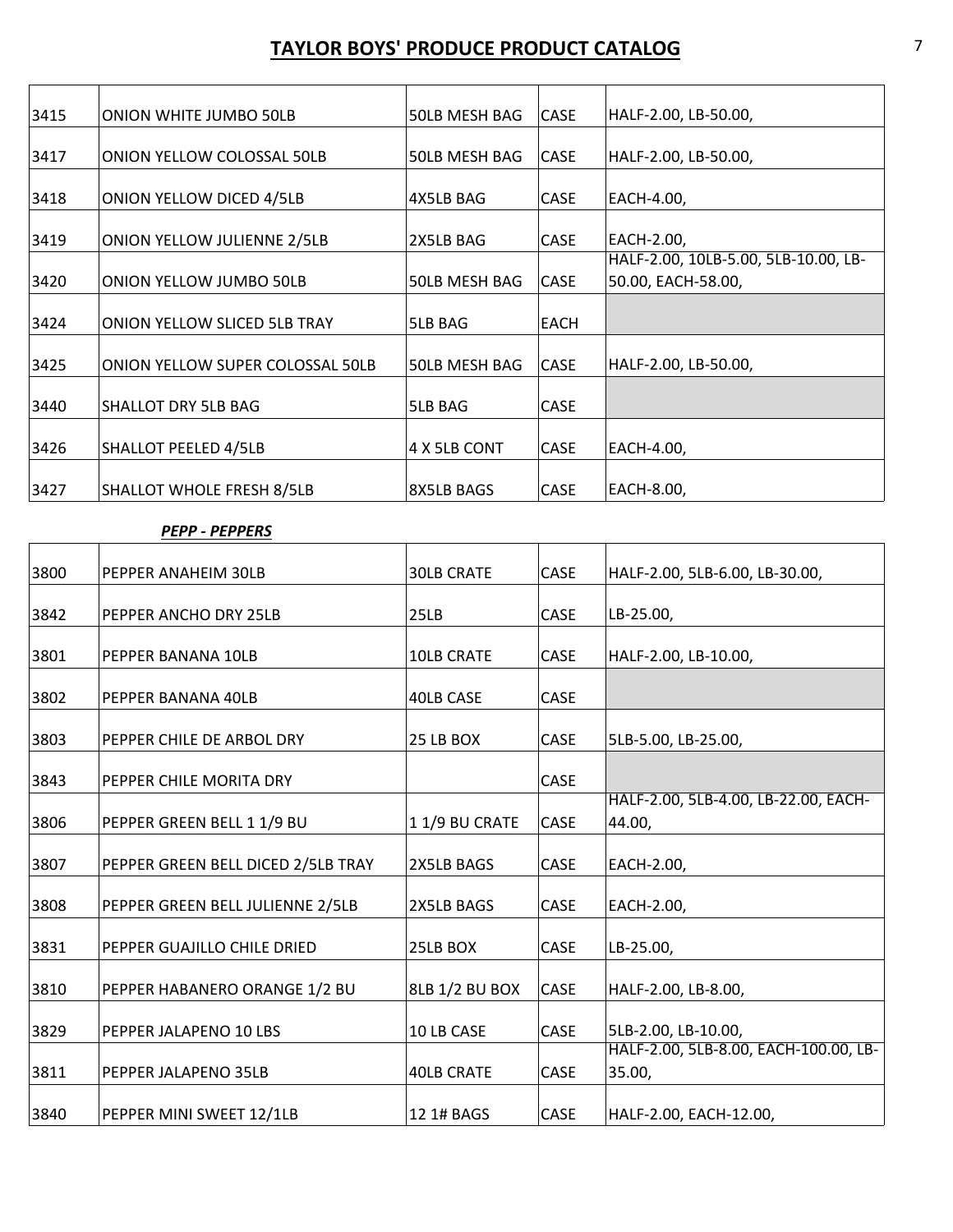| 3812 | PEPPER ORANGE HOT HOUSE 11LB | 11LB BOX          | <b>CASE</b> | LB-11.00, EACH-20.00,                |
|------|------------------------------|-------------------|-------------|--------------------------------------|
| 3845 | PEPPER PASILLA DRY 25LB      | 25LB              | CASE        |                                      |
|      |                              |                   |             | HALF-2.00, 10LB-2.50, 5LB-5.00, LB-  |
| 3813 | PEPPER POBLANO 1 1/9 BU      | 11/9 BU           | <b>CASE</b> | 25.00, EACH-50.00,                   |
|      |                              |                   |             |                                      |
| 3846 | PEPPER PULLA DRY 25LB        | 25LB              | <b>CASE</b> |                                      |
|      |                              |                   |             | HALF-2.00, 5LB-4.00, LB-22.00, EACH- |
| 3814 | PEPPER RED BELL 1 1/9 BU     | 11/9 BU CRATE     | CASE        | 44.00,                               |
|      |                              |                   |             |                                      |
| 3833 | PEPPER RED FRESNO 10LB       | 10LB              | <b>CASE</b> | HALF-2.00, 5LB-2.20, LB-11.00, EACH- |
| 3818 | PEPPER RED HOT HOUSE 11LB    | 11LB BOX          | CASE        | 20.00,                               |
|      |                              |                   |             |                                      |
| 3819 | PEPPER RED JALAPENO          | <b>30LB CRATE</b> | <b>CASE</b> |                                      |
|      |                              |                   |             |                                      |
| 3828 | PEPPER SERRANO 10LB          | 10 LB CASE        | <b>CASE</b> | 5LB-2.00, LB-10.00,                  |
| 3820 | PEPPER SERRANO 30LB          | <b>30LB CRATE</b> | <b>CASE</b> | HALF-2.00, 5LB-6.00, LB-30.00,       |
|      |                              |                   |             |                                      |
| 3835 | PEPPER SHISHITO 8LB          | 8LB               | <b>CASE</b> |                                      |
| 3844 | PEPPER SUNTAN BELL 1 1/9 BU  | 11/9 BU CRATE     | <b>CASE</b> |                                      |
|      |                              |                   |             |                                      |
| 3822 | PEPPER THAI 10LB             | 10LB BOX          | CASE        | HALF-2.00, 5LB-8.00, LB-40.00,       |
|      |                              |                   |             | HALF-2.00, 5LB-4.00, LB-22.00, EACH- |
| 3823 | PEPPER YELLOW BELL 1 1/9 BU  | 11/9 BU CRATE     | CASE        | 44.00,                               |
|      |                              |                   |             | HALF-2.00, 5LB-2.20, LB-11.00, EACH- |
| 3827 | PEPPER YELLOW HOT HOUSE 11LB | 11LB BOX          | CASE        | 20.00,                               |

*POTA ‐ POTATO*

| POTATO #2 50LB | <b>50LB CRATE</b>          | <b>CASE</b>                          | HALF-2.00, LB-50.00,             |
|----------------|----------------------------|--------------------------------------|----------------------------------|
| POTATO 100CT   | <b>100CT 50LB</b>          | <b>CASE</b>                          | HALF-2.00, LB-50.00,             |
| POTATO 120CT   | <b>120CT 50LB</b>          | <b>CASE</b>                          | HALF-2.00, LB-50.00,             |
| POTATO 40CT    | 40CT 50LB                  | <b>CASE</b>                          | HALF-2.00, EACH-40.00, LB-50.00, |
| POTATO 50CT    | <b>50CT 50LB</b>           | CASE                                 | HALF-2.00, LB-50.00,             |
| POTATO 60CT    | <b>60CT 50LB</b>           | <b>CASE</b>                          | HALF-2.00, LB-50.00,             |
|                |                            |                                      | HALF-2.00, LB-50.00, EACH-70.00, |
|                |                            |                                      | HALF-2.00, LB-50.00,             |
| POTATO 90CT    | <b>90CT 50LB</b>           | <b>CASE</b>                          | HALF-2.00, LB-50.00,             |
|                | POTATO 70CT<br>POTATO 80CT | <b>70CT 50LB</b><br><b>80CT 50LB</b> | CASE<br>CASE                     |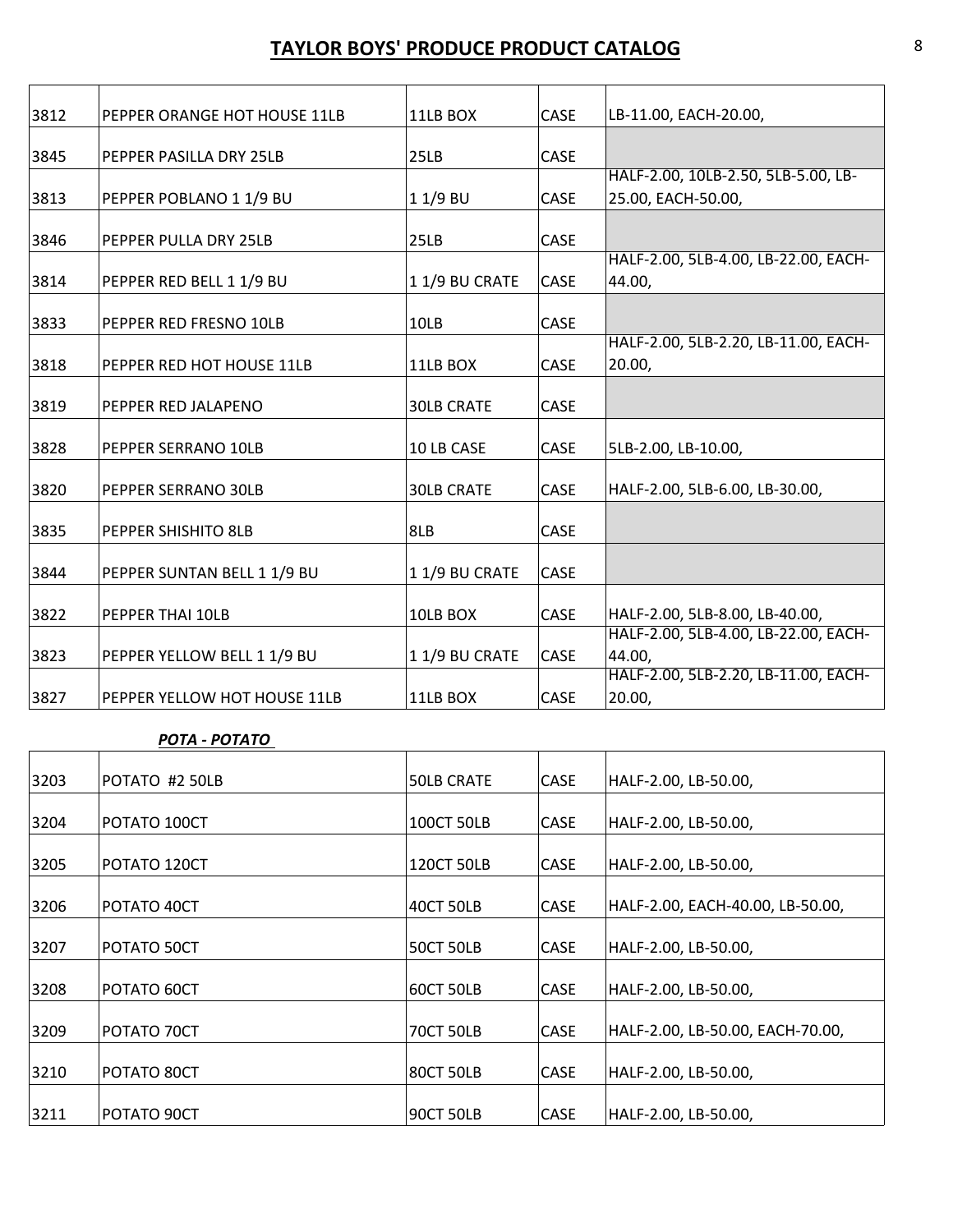| 3217 | POTATO CHEF 50LB                    | <b>50LB CRATE</b> | CASE |                                  |
|------|-------------------------------------|-------------------|------|----------------------------------|
| 3221 | POTATO FINGERLING YELLOW 50LB       | <b>50LB CRATE</b> | CASE | HALF-2.00, LB-50.00,             |
| 3263 | POTATO MARBLE 50LB                  | 50LB BOX          | CASE | 5LB-10.00,                       |
| 3260 | POTATO PURPLE 50 LB                 | 50 LB             | CASE | LB-50.00,                        |
| 3238 | POTATO RED A #1 50LB                | 50LB BAG          | CASE | HALF-2.00, LB-50.00,             |
| 3239 | POTATO RED A #2 50LB                | 50LB BAG          | CASE | HALF-2.00, LB-50.00,             |
| 3240 | POTATO RED B #1 50LB                | 50LB BAG          | CASE | HALF-2.00, 10LB-5.00, LB-50.00,  |
| 3241 | POTATO RED B #2 50LB                | 50LB BAG          | CASE | HALF-2.00, LB-50.00,             |
| 3247 | POTATO YUKON GOLD A #1 50LB         | <b>50LB CRATE</b> | CASE | HALF-2.00, LB-50.00,             |
| 3272 | POTATO YUKON GOLD C #1 50LB         | 50LB BOX          | CASE |                                  |
| 3271 | POTATO YUKON GOLD MINI 50LB         | 50LB BAG          | CASE |                                  |
| 3248 | <b>SWEET POTATO #1 40LB</b>         | <b>40LB CRATE</b> | CASE | HALF-2.00, LB-40.00,             |
| 3249 | SWEET POTATO #2 40LB                | <b>40LB CRATE</b> | CASE | HALF-2.00, LB-40.00,             |
| 3250 | <b>SWEET POTATO 90CT</b>            | 90CT-40LBS        | CASE | HALF-2.00, LB-40.00,             |
| 3275 | <b>SWEET POTATO FINGERLING 50LB</b> | 50LB BAG          | CASE |                                  |
| 3252 | SWEET POTATO JUMBO 40 LB            | <b>40LB CRATE</b> | CASE | HALF-2.00, LB-40.00,             |
| 3257 | <b>SWEET POTATO SIZED 40 LB</b>     | 40LB BAGS         | CASE | HALF-2.00, LB-40.00, EACH-45.00, |

#### *SPRT ‐ SPROUTS*

| 5307 | PEA SHOOTS 80Z                  | 80Z CASE          | <b>CASE</b> |                     |
|------|---------------------------------|-------------------|-------------|---------------------|
| 5300 | SPROUTS ALFALFA 12/40Z          | 1240Z CLAMS       | <b>CASE</b> | EACH-12.00,         |
| 5301 | <b>SPROUTS BRUSSEL 25LB</b>     | <b>25LB CRATE</b> | <b>CASE</b> | 5LB-5.00, LB-25.00, |
| 5306 | <b>SPROUTS CLOVER 2LB</b>       | 2LB               | <b>CASE</b> |                     |
| 5304 | SPROUTS DIAKON RADISH 12/2.5 OZ | 12X2.5OZ CLAMS    | <b>CASE</b> | EACH-12.00,         |
| 5305 | SPROUTS MUNG BEAN BULK 5LB      | <b>5LB CRATE</b>  | <b>CASE</b> |                     |
| 4054 | EGGPLANT BABY 11 LB             | 11LB BOX          | CASE        |                     |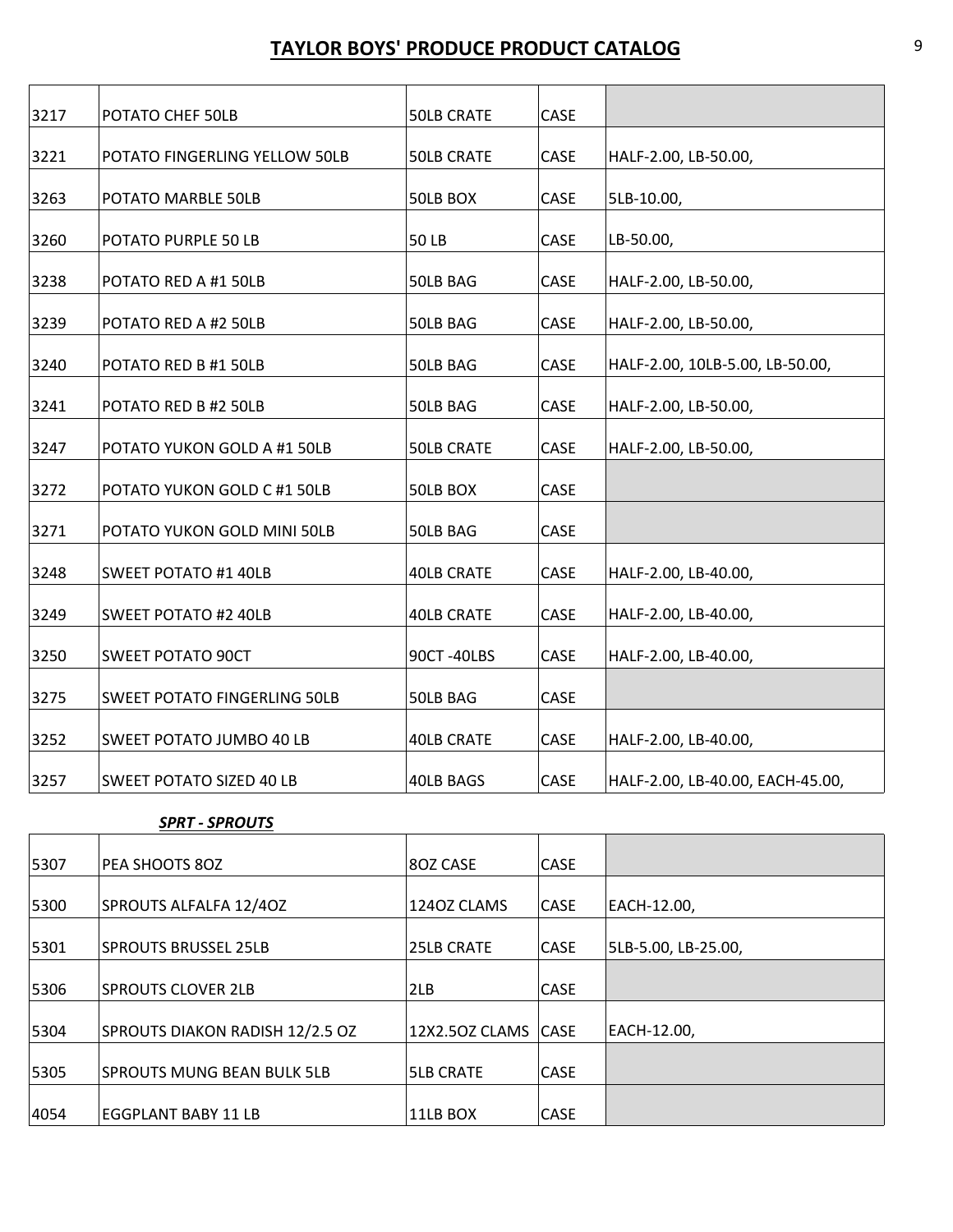| 4006 | EGGPLANT FANCY 1 1/9BU             | 11/9 BUSHEL BO | <b>CASE</b> | HALF-2.00, EACH-12.00,         |
|------|------------------------------------|----------------|-------------|--------------------------------|
| 4014 | <b>SQUASH ACORN 40LB</b>           | 11/9 BU BOX    | CASE        | EACH-18.00,                    |
| 4015 | <b>SQUASH BUTTERNUT 40LB</b>       | 1 1/9 BU BOX   | <b>CASE</b> | EACH-12.00, LB-40.00,          |
| 4029 | SQUASH BUTTERNUT DICED 1/2IN 4/5LB | 4/5LB          | CASE        | EACH-4.00,                     |
| 4016 | SQUASH SPAGHETTI 40LB              | 11/9 BU BOX    | CASE        | EACH-12.00,                    |
| 4041 | <b>SQUASH YELLOW BABY</b>          | 5 LB BOX       | CASE        |                                |
| 4017 | SQUASH YELLOW FANCY 1/2 BU         | 1/2 BU CRATE   | CASE        | HALF-2.00, LB-20.00,           |
| 4020 | SQUASH YELLOW MEDIUM 1/2 BU        | 1/2 BU CRATE   | CASE        | HALF-2.00, 5LB-4.00, LB-20.00, |
| 4037 | SQUASH YELLOW SLICED 5 LB          | 5 LB BOX       | CASE        |                                |
| 4022 | SQUASH ZUCCHINI 1 1/9 BU 30LB      | 11/9 BU CRATE  | CASE        |                                |
| 4039 | <b>SQUASH ZUCCHINI BABY</b>        | 5 LB BOX       | CASE        |                                |
| 4023 | SQUASH ZUCCHINI FANCY1/2BU         | 1/2 BU CRATE   | CASE        | HALF-2.00, LB-20.00,           |
| 4024 | SQUASH ZUCCHINI MEDIUM 1/2 BU      | 1/2 BU CRATE   | CASE        | HALF-2.00, 5LB-4.00, LB-20.00, |
| 4038 | SQUASH ZUCCHINI SLICED 5 LB        | 5 LB BOX       | CASE        |                                |

#### *TOM ‐ TOMATOES*

| 4202 | TOMATILLO 30LB                             | 30LB BOX      | CASE        | HALF-2.00, 10LB-3.00, LB-30.00,       |
|------|--------------------------------------------|---------------|-------------|---------------------------------------|
|      |                                            |               |             |                                       |
| 4205 | TOMATO 4X4 25 LB                           | 25LB BOX      | <b>CASE</b> | HALF-2.00, LB-25.00, EACH-35.00,      |
|      |                                            |               |             |                                       |
| 4214 | TOMATO 5X6 25LB                            | 25LB BOX      | <b>CASE</b> | HALF-2.00, LB-25.00, EACH-50.00,      |
|      |                                            |               |             | HALF-2.00, 10LB-2.50, LB-25.00, EACH- |
| 4217 | TOMATO 6X6 25LB                            | 25LB BOX      | <b>CASE</b> | 75.00,                                |
|      |                                            |               |             |                                       |
| 4220 | TOMATO 6X7 25LB                            | 25LB BOX      | <b>CASE</b> | HALF-2.00, LB-25.00, EACH-75.00,      |
|      |                                            |               |             |                                       |
| 4236 | TOMATO BABY MIXED HEIRLOOM 12/100Z 12X100Z |               | <b>CASE</b> |                                       |
|      |                                            |               |             |                                       |
| 4222 | TOMATO CAFE #2 25LB                        | 25LB BOX      | <b>CASE</b> |                                       |
|      |                                            |               |             |                                       |
| 4223 | TOMATO CHERRY 12/1 PINT                    | 12X1PT FLAT   | CASE        | EACH-12.00,                           |
|      |                                            |               |             |                                       |
| 4232 | <b>TOMATO DICED 2/5LB</b>                  | 4 X 5LB TRAYS | <b>CASE</b> | EACH-2.00,                            |
|      |                                            |               |             |                                       |
| 4226 | TOMATO GRAPE 12/1 PINT                     | 12X1PT FLAT   | CASE        | EACH-12.00,                           |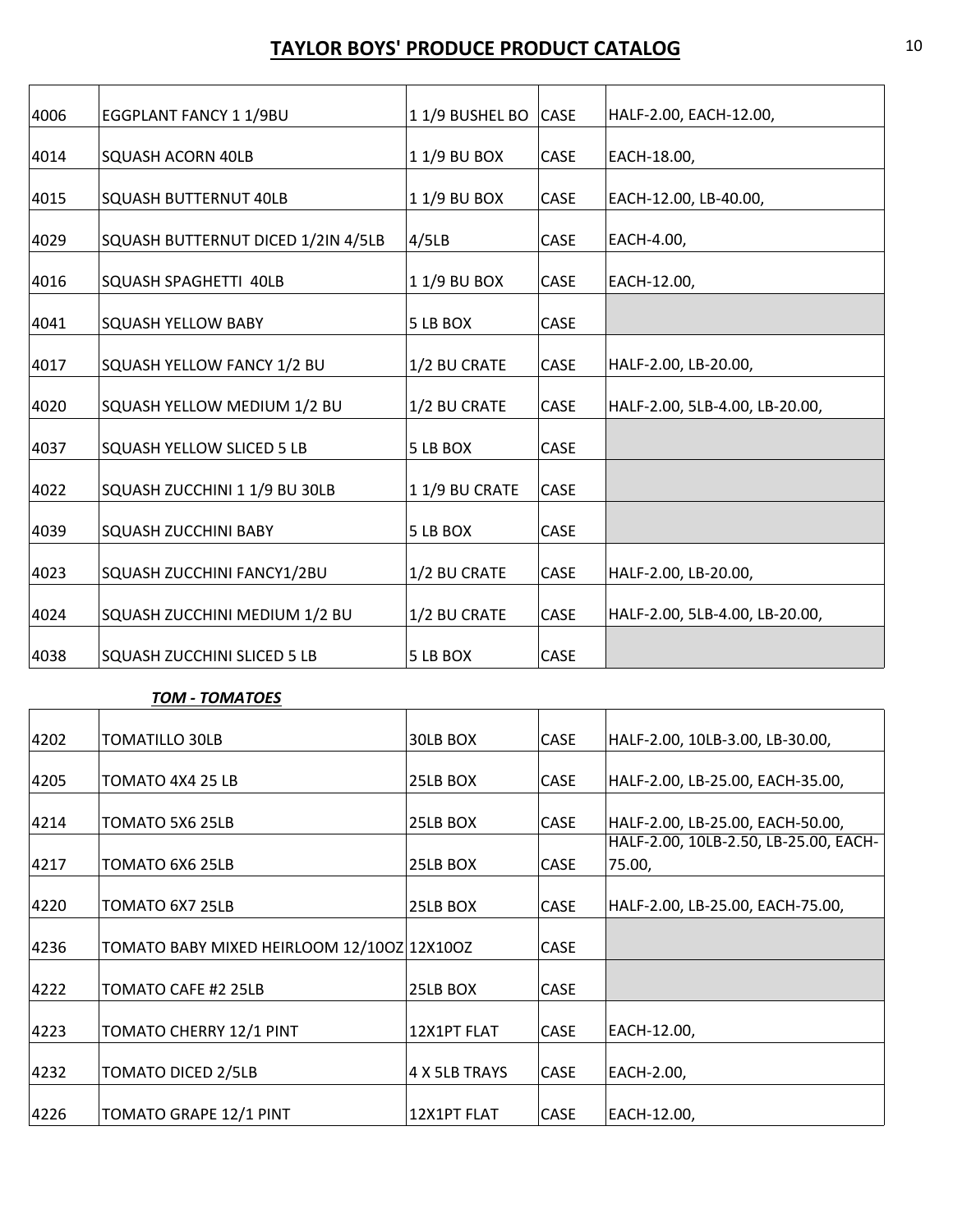| 4238 | TOMATO GRAPE YELLOW 12/1 PT   | 12X1PT FLAT | <b>CASE</b> | EACH-12.00,                                     |
|------|-------------------------------|-------------|-------------|-------------------------------------------------|
| 4227 | <b>TOMATO GREEN 25LB</b>      | 25LB BOX    | <b>CASE</b> | HALF-2.00, LB-25.00, EACH-50.00,                |
| 4228 | <b>TOMATO HEIRLOOM 10LB</b>   | 10LB BOX    | <b>CASE</b> |                                                 |
| 4229 | <b>TOMATO ROMA 25LB</b>       | 25LB BOX    | <b>CASE</b> | HALF-2.00, 5LB-5.00, EACH-100.00, LB-<br>25.00, |
| 4230 | <b>TOMATO SLICED 2/5LB</b>    | 2X5LB BAGS  | <b>CASE</b> | EACH-2.00,                                      |
| 4237 | <b>TOMATO SUN DRIED 4/5LB</b> | 4X5 LB BOX  | <b>CASE</b> | EACH-4.00,                                      |
| 4231 | <b>TOMATO VINE RIPE 25LB</b>  | 25LB BOX    | <b>CASE</b> |                                                 |

#### *VEG ‐ VEGTABLES*

| 5200 | ASPARAGUS JUMBO 11LB              | 11LB BOX          | CASE |                                                 |
|------|-----------------------------------|-------------------|------|-------------------------------------------------|
| 5201 | <b>ASPARAGUS LARGE 11LB</b>       | 11LB BOX          | CASE | EACH-10.00,                                     |
| 5215 | <b>ASPARAGUS PENCIL THIN 11LB</b> | 11 LB BOX         | CASE |                                                 |
| 5202 | ASPARAGUS STANDARD 11LB           | 11LB BOX          | CASE | EACH-11.00,                                     |
| 3036 | <b>BEET CANDY CANE 25LB</b>       | 25 LB BULK        | CASE | LB-25.00,                                       |
| 3000 | <b>BEET GOLD 22LB</b>             | 22LB CASE         | CASE | LB-22.00,                                       |
| 3001 | <b>BEET RED 25LB</b>              | 25LB CASE         | CASE | 5LB-5.00, LB-25.00,                             |
| 4646 | <b>BOK CHOY BABY 25LB</b>         | <b>30LB CASE</b>  | CASE | 5LB-6.00, LB-30.00,                             |
| 4601 | <b>BROCCOLI BUNCHES 14CT</b>      | 14 CT FLAT        | CASE | EACH-14.00,                                     |
| 4602 | <b>BROCCOLI CROWNS 20LB</b>       | 20LB BOX          | CASE |                                                 |
| 4603 | <b>BROCCOLI FLORETS 4/3LB</b>     | <b>4X3LB BAGS</b> | CASE | EACH-4.00,                                      |
| 4645 | <b>BROCCOLI RABE/RAPINI 24 CT</b> | 24 CT             | CASE | EACH-24.00,                                     |
| 4608 | <b>BROCCOLINI 18 CT</b>           | 18CT BOX          | CASE |                                                 |
| 3003 | <b>CARROT BABY PETITE 4/5LB</b>   | <b>4X5LB BAGS</b> | CASE | EACH-4.00,                                      |
| 3014 | <b>CARROT CUT 4" STICKS 4/5LB</b> | <b>4X5LB BAGS</b> | CASE | EACH-4.00,                                      |
| 3018 | CARROT JUMBO BULK 50LB            | 50LB BAG          | CASE | HALF-2.00, 5LB-10.00, EACH-100.00,<br>LB-50.00, |
| 3019 | CARROT MATCHSTICK SHRED 4/5LB     | <b>4X5LB BAGS</b> | CASE | EACH-4.00,                                      |
|      |                                   |                   |      |                                                 |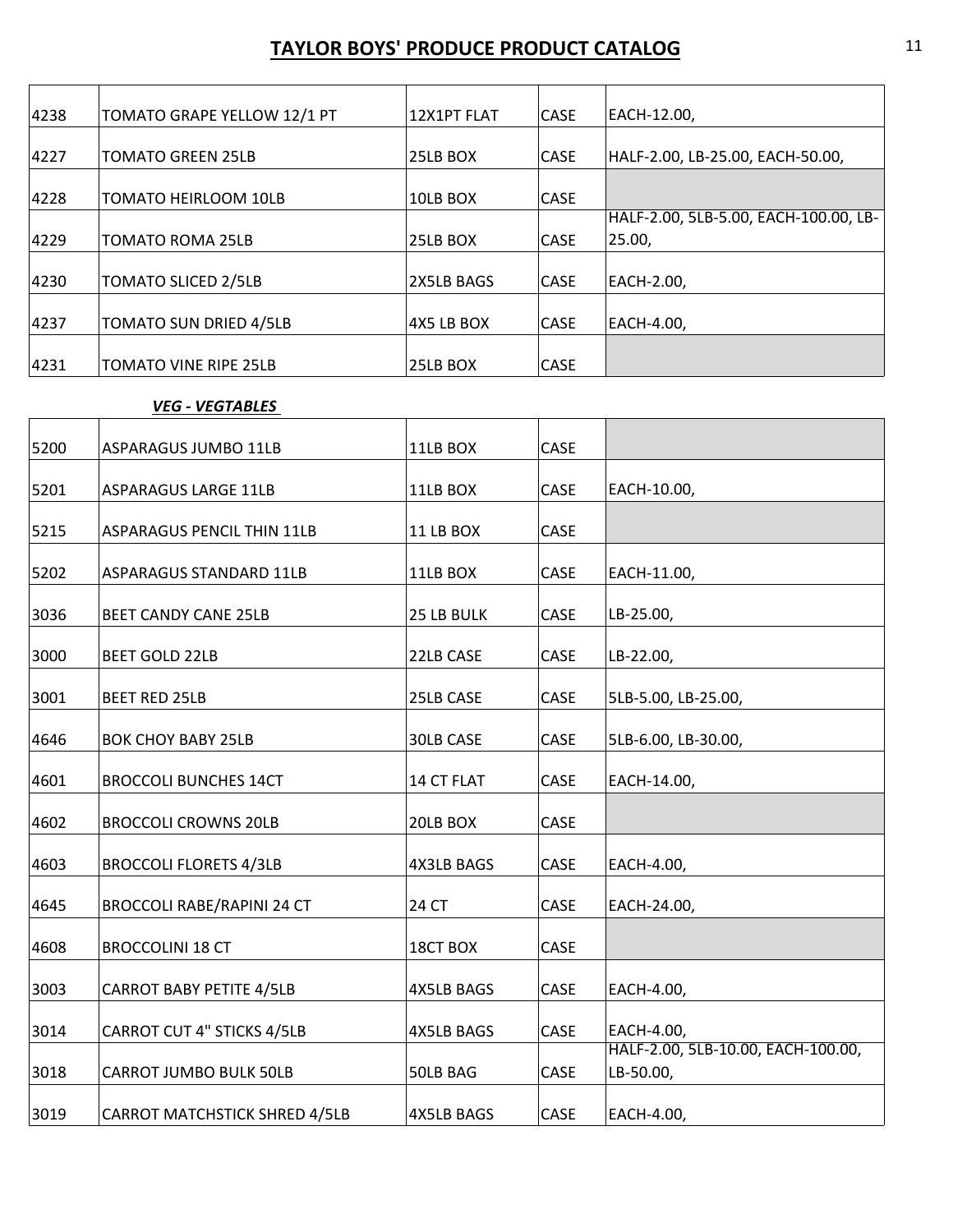| 4617 | CAULIFLOWER 12CT                       | 12CT FLAT           | CASE        | EACH-12.00,                                                      |
|------|----------------------------------------|---------------------|-------------|------------------------------------------------------------------|
| 4619 | CAULIFLOWER FLORETS 4/3LB              | <b>4X3LB BAGS</b>   | CASE        | EACH-4.00,                                                       |
| 4403 | CELERY 30 CT                           | 30CT BOX            | CASE        | HALF-2.00, 6CT-5.00, EACH-30.00,                                 |
| 5204 | <b>CORN BICOLOR 48 CT</b>              | <b>48 CT BUSHEL</b> | CASE        |                                                                  |
| 5208 | CORN YELLOW 48 CT                      | <b>48 CT BUSHEL</b> | CASE        | DZN-4.00, EACH-48.00,                                            |
| 4000 | <b>CUCUMBER HYDRO (EURO) 12CT</b>      | 12 CT FLAT          | CASE        | EACH-12.00,                                                      |
| 4001 | <b>CUCUMBER PERSIAN XFANCY 20LB</b>    | 20LB BOX            | CASE        |                                                                  |
| 4002 | <b>CUCUMBER PICKLING (SMALL)</b>       | 11/9 BU BOX         | CASE        | HALF-2.00,                                                       |
| 4003 | <b>CUCUMBER SELECT 1 1/9 BU</b>        | 11/9 BU BOX         | CASE        | HALF-2.00, 15LB-3.00, DZN-5.00, 5LB-<br>9.00, LB-45.00, EACH-60. |
| 4412 | <b>FENNEL 24CT</b>                     | 24CT BOX            | CASE        | EACH-24.00,                                                      |
| 3401 | <b>GARLIC PEELED 3LB</b>               | 6X3LB BAGS          | <b>EACH</b> |                                                                  |
| 3200 | <b>GINGER ROOT 30LB</b>                | 30LB BOX            | CASE        | LB-30.00,                                                        |
| 4623 | <b>GREENS COLLARDS CHOPPED 4/2.5LB</b> | 5X2LB BAGS          | CASE        | EACH-4.00,                                                       |
| 4624 | <b>GREENS COLLARDS WHOLE 1DZ</b>       | <b>12 BUNCHES</b>   | CASE        | EACH-12.00,                                                      |
| 4671 | <b>GREENS ITALIAN BLEND 3LB</b>        | 3LB                 | CASE        |                                                                  |
| 4644 | <b>GREENS MICRO 1/2lb</b>              | $1/2$ LB            | CASE        |                                                                  |
| 4665 | <b>GREENS MICRO ARUGULA</b>            | 8OZ                 | CASE        |                                                                  |
| 4652 | <b>GREENS MICRO RED 1/4LB</b>          | 1/4LB               | CASE        |                                                                  |
| 4627 | GREENS SWISS CHARD RAINBOW 1DZ         | <b>12 BUNCHES</b>   | CASE        |                                                                  |
| 4629 | GREENS TURNIP SALAD 1 1/9 BU           | 11/9 BU CRATE       | CASE        |                                                                  |
| 3201 | JICAMA 40LB                            | <b>40LB CRATE</b>   | CASE        | LB-40.00,                                                        |
| 4637 | KALE CHOPPED 4/1#                      | 4X1# CASE           | CASE        | EACH-4.00,                                                       |
| 4625 | KALE WHOLE 24CT                        | 24CT BOX            | CASE        | HALF-2.00, EACH-24.00,                                           |
| 5212 | OKRA HALF BUSHEL 10LB                  | 1/2 BU CRATE        | CASE        |                                                                  |
| 3023 | PARSNIPS 20LB                          | 20LB BOX            | CASE        | LB-20.00,                                                        |